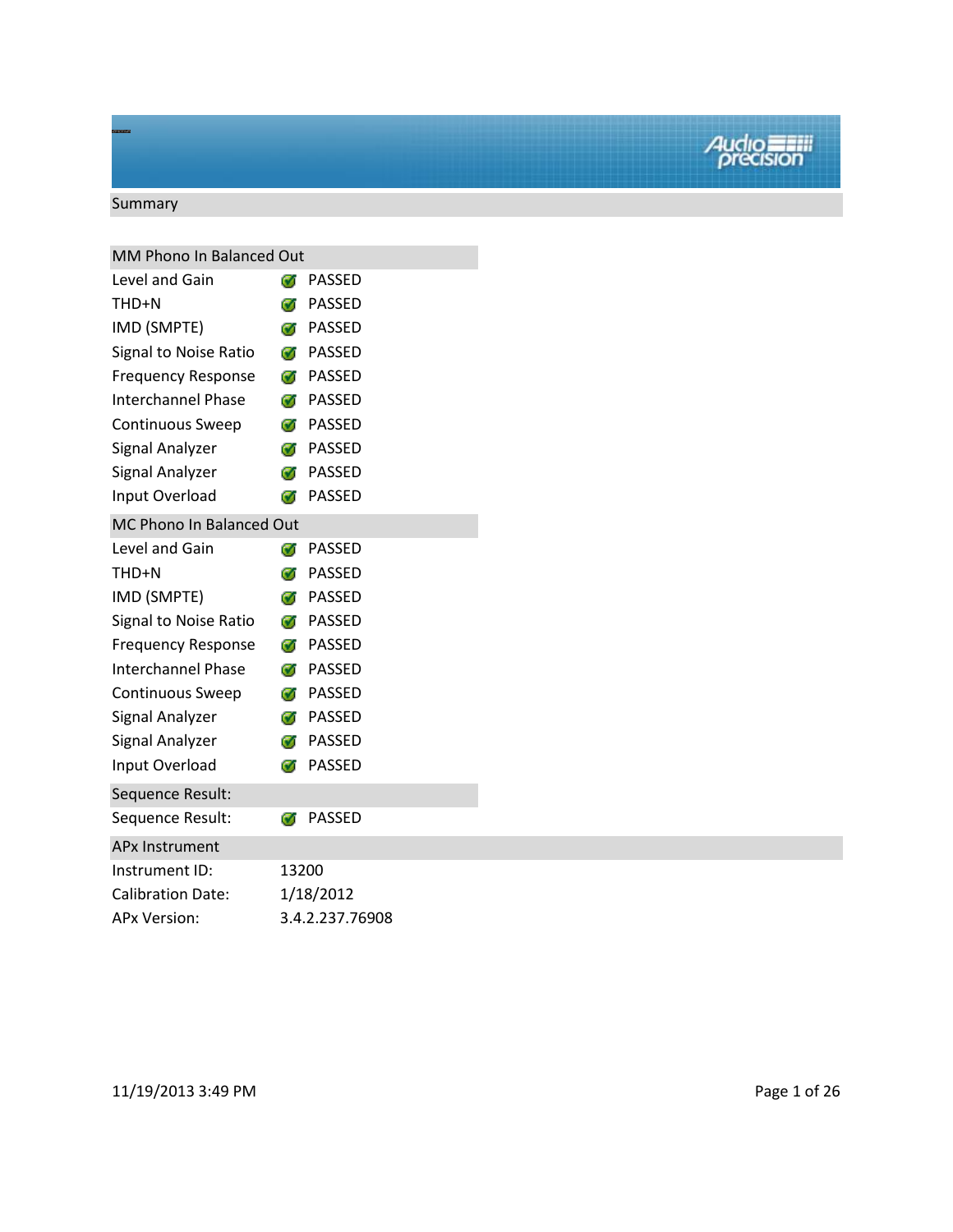### MM Phono In Balanced Out : Setup

| <b>Output Connector:</b> | Analog Unbalanced        |
|--------------------------|--------------------------|
| Channels:                | 2                        |
| Source Impedance:        | 50 Ohm                   |
| Input Connector:         | <b>Analog Unbalanced</b> |
| Channels:                | 2                        |
| Termination:             | 100 kOhm                 |
| Coupling:                | AC.                      |
| Max Input Bandwidth:     | 90 kHz                   |
| Device Delay:            | 0.000 s                  |

#### MM Phono In Balanced Out : Reference Levels

| $dBr$ G:                | $0.000$ dBV  |
|-------------------------|--------------|
| dBm (Output Power):     | 600.0 Ohm    |
| W(watts) (Output        | 8.000 Ohm    |
| Power):                 |              |
| <b>Shared Frequency</b> | 1.00000 kHz  |
| Reference:              |              |
| dBrA:                   | 1.000 Vrms   |
| dBrB:                   | 1.000 Vrms   |
| dBrA Offset:            | $0.000$ dB   |
| dBrB Offset:            | $0.000$ dB   |
| dBSPL1:                 | 10.00 mVrms  |
| dBSPL2:                 | 10.00 mVrms  |
| dBSPL1 Calibrator       | 94.000 dBSPL |
| Level:                  |              |
| dBSPL2 Calibrator       | 94.000 dBSPL |
| Level:                  |              |
| dBm (Input Power):      | 600.0 Ohm    |
| W(watts) (Input         | 8.000 Ohm    |
| Power):                 |              |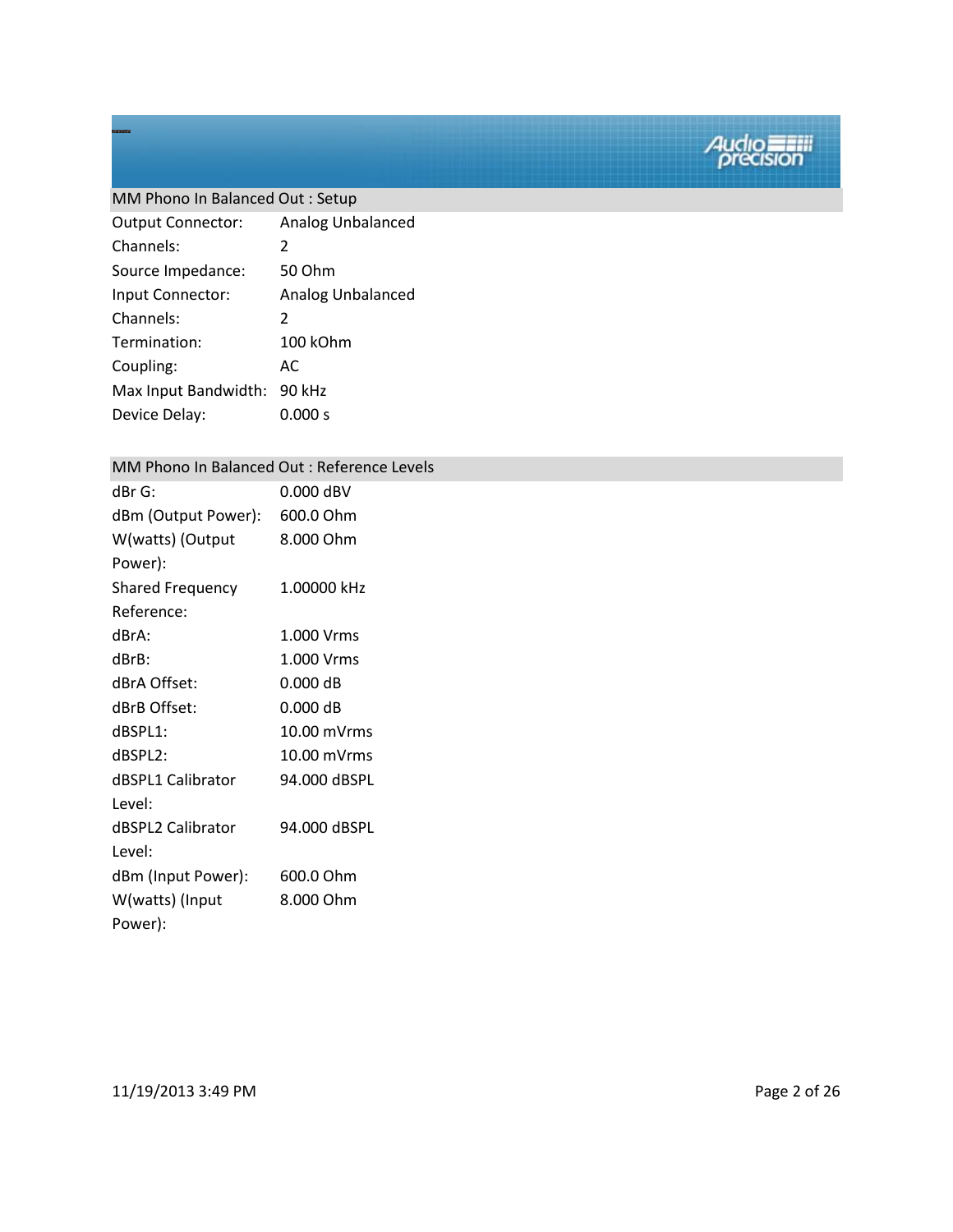| Level and Gain           |                           |           |                    |      |   |
|--------------------------|---------------------------|-----------|--------------------|------|---|
| Waveform:                | Sine                      |           |                    |      |   |
| Generator Level:         | -28.000 dBV               |           |                    |      |   |
| Frequency:               | 10.0000 kHz               |           |                    |      |   |
| Crosstalk                |                           |           |                    |      |   |
| Channel                  | Lower Limit               | Value     | <b>Upper Limit</b> | Unit |   |
| Left                     |                           | $-84.013$ | $-75.000$          | dBV  | Ø |
| Right                    |                           | 0.673     |                    | dBV  | Ø |
| Result:                  |                           | Ø         | <b>PASSED</b>      |      |   |
|                          |                           |           |                    |      |   |
| THD+N                    |                           |           |                    |      |   |
| Waveform:                | Sine                      |           |                    |      |   |
| <b>Generator Level:</b>  | -40.000 dBV               |           |                    |      |   |
| Frequency:               | 1.00000 kHz               |           |                    |      |   |
| <b>Weighting Filter:</b> | A-wt.                     |           |                    |      |   |
| Filter Tune Mode:        | <b>Measured Frequency</b> |           |                    |      |   |
| <b>THD Ratio</b>         |                           |           |                    |      |   |
| Channel                  | Lower Limit               | Value     | <b>Upper Limit</b> | Unit |   |
| Left                     |                           | 0.007033  | 0.010000           | $\%$ | Ø |
| Right                    |                           | 0.006338  | 0.010000           | %    | Ø |
| Result:                  |                           | Ø         | <b>PASSED</b>      |      |   |
| IMD (SMPTE)              |                           |           |                    |      |   |
| IMD Type:                | <b>SMPTE</b>              |           |                    |      |   |
| Waveform:                | <b>IMD</b>                |           |                    |      |   |
| Generator Level:         | -60.000 dBV               |           |                    |      |   |
| Frequency 1:             | 60.0000 Hz                |           |                    |      |   |
| Frequency 2:             | 7.00000 kHz               |           |                    |      |   |
| Frequency Ratio:         | 4:1                       |           |                    |      |   |
| IMD Split:               | False                     |           |                    |      |   |

11/19/2013 3:49 PM Page 3 of 26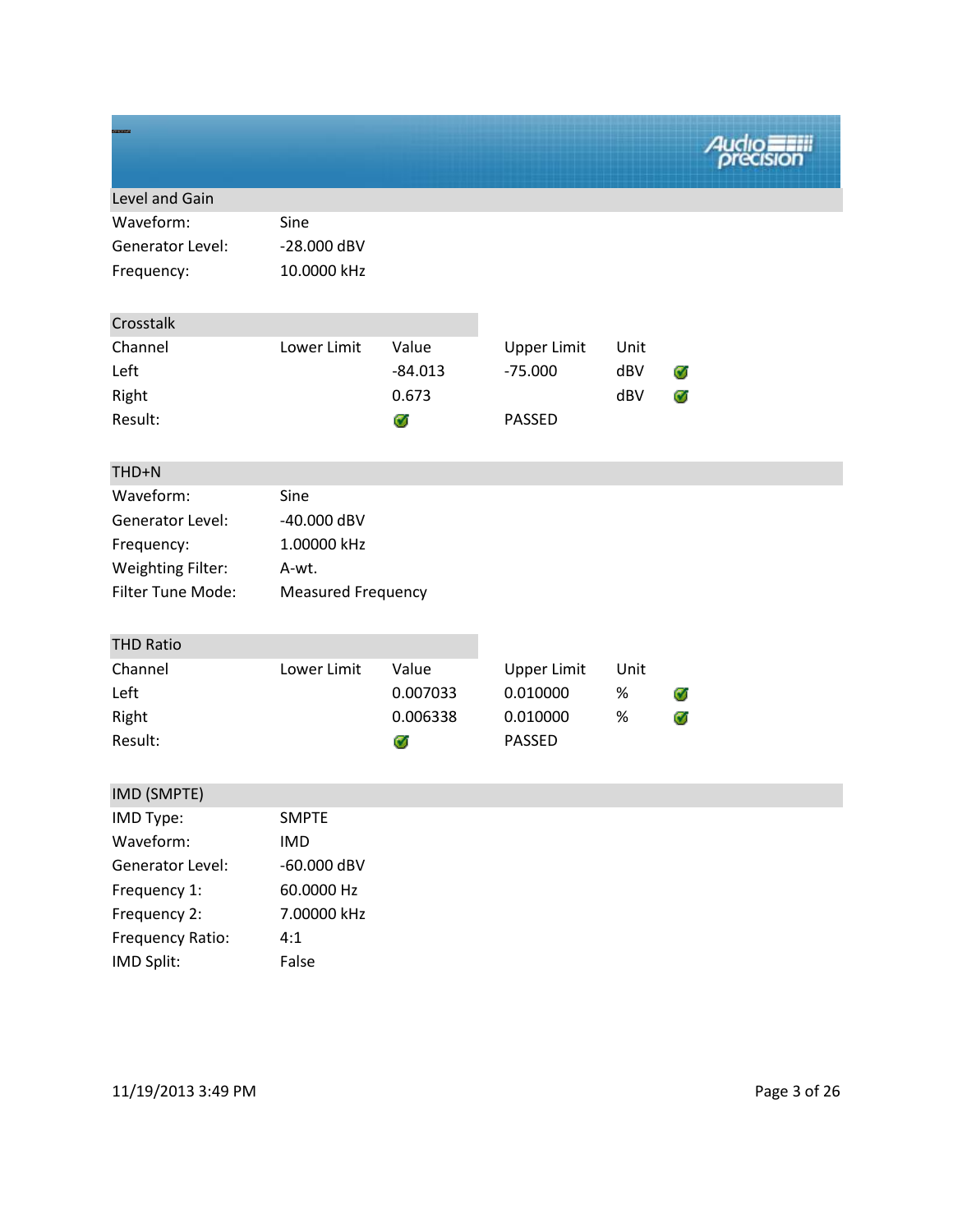|                                                 |             |             |                    |      | <b>Audio</b> |
|-------------------------------------------------|-------------|-------------|--------------------|------|--------------|
| <b>SMPTE Ratio</b>                              |             |             |                    |      |              |
| Channel                                         | Lower Limit | Value       | <b>Upper Limit</b> | Unit |              |
| Left                                            |             | 0.045220    | 0.100000           | %    | Ø            |
| Right                                           |             | 0.044028    | 0.100000           | $\%$ | Ø            |
| Result:                                         |             | Ø           | PASSED             |      |              |
| Signal to Noise Ratio                           |             |             |                    |      |              |
| Waveform:                                       | Sine        |             |                    |      |              |
| <b>Generator Level:</b>                         | -40.000 dBV |             |                    |      |              |
| Frequency:                                      | 1.00000 kHz |             |                    |      |              |
| <b>Weighting Filter:</b>                        | A-wt.       |             |                    |      |              |
| Signal to Noise Ratio                           |             |             |                    |      |              |
| Channel                                         | Lower Limit | Value       | <b>Upper Limit</b> | Unit |              |
| Left                                            | 95.000      | 96.856      |                    | dB   | Ø            |
| Right                                           | 95.000      | 96.907      |                    | dB   | Ø            |
| Result:                                         |             | Ø           | <b>PASSED</b>      |      |              |
| <b>Frequency Response</b>                       |             |             |                    |      |              |
| Generator Level:                                | -40.000 dBV |             |                    |      |              |
| EQ:                                             | Relative    |             |                    |      |              |
| <b>Start Frequency:</b>                         | 20.0000 Hz  |             |                    |      |              |
| Stop Frequency:                                 | 20.0000 kHz |             |                    |      |              |
| Sweep:                                          | 1.000 s     |             |                    |      |              |
| Pre-Sweep:                                      | 1.000 s     |             |                    |      |              |
| Extend Acquisition By: 50.00 ms                 |             |             |                    |      |              |
| Deviation (20.0000 Hz - 20.0000 kHz)            |             |             |                    |      |              |
| Channel                                         | Lower Limit | Value       | <b>Upper Limit</b> | Unit |              |
| Left                                            |             | $\pm 0.097$ | ±0.500             | dB   | Ø            |
| Right                                           |             | ±0.114      | ±0.500             | dB   | Ø            |
| Result:                                         |             | C.          | PASSED             |      |              |
| Deviation (20.0000 Hz - 20.0000 kHz) Parameters |             |             |                    |      |              |
| Min:                                            | 20.0000 Hz  |             |                    |      |              |
| Max:                                            | 20.0000 kHz |             |                    |      |              |

11/19/2013 3:49 PM Page 4 of 26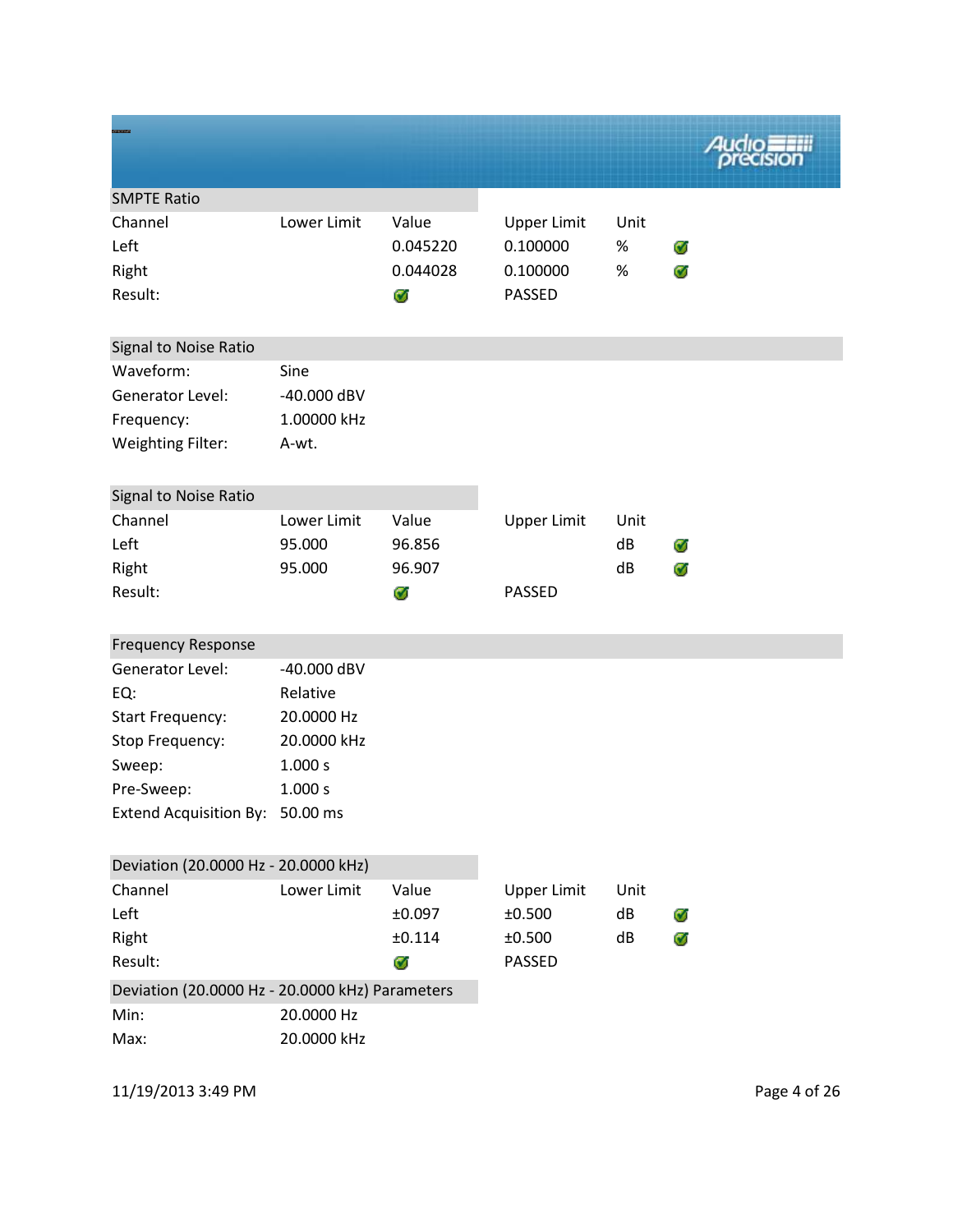| <b>Interchannel Phase</b> |                  |
|---------------------------|------------------|
| Waveform:                 | Sine             |
| Generator Level:          | $-40.000$ dBV    |
| Frequency:                | 1.00000 kHz      |
| <b>Reference Channel:</b> | Left             |
| Meter Range:              | $-90 -> 270$ deg |

| <b>Interchannel Phase</b> |             |       |               |      |   |
|---------------------------|-------------|-------|---------------|------|---|
| Channel                   | Lower Limit | Value | Upper Limit   | Unit |   |
| Left                      | $-1.000$    |       | 1.000         | deg  | Ø |
| Right                     | $-1.000$    | 0.621 | 1.000         | deg  | Ø |
| Result:                   |             | G.    | <b>PASSED</b> |      |   |

| <b>Continuous Sweep</b>       |                       |
|-------------------------------|-----------------------|
| Generator Level:              | -40.000 dBV           |
| EQ:                           | Relative              |
| <b>Start Frequency:</b>       | 5.00000 Hz            |
| Stop Frequency:               | 80.1000 kHz           |
| Sweep:                        | 1.000 s               |
| Pre-Sweep:                    | 1.000 s               |
| <b>Extend Acquisition By:</b> | 50.00 ms              |
| Crosstalk Type:               | None                  |
| Measured 1                    | 11/19/2013 3:48:56 PM |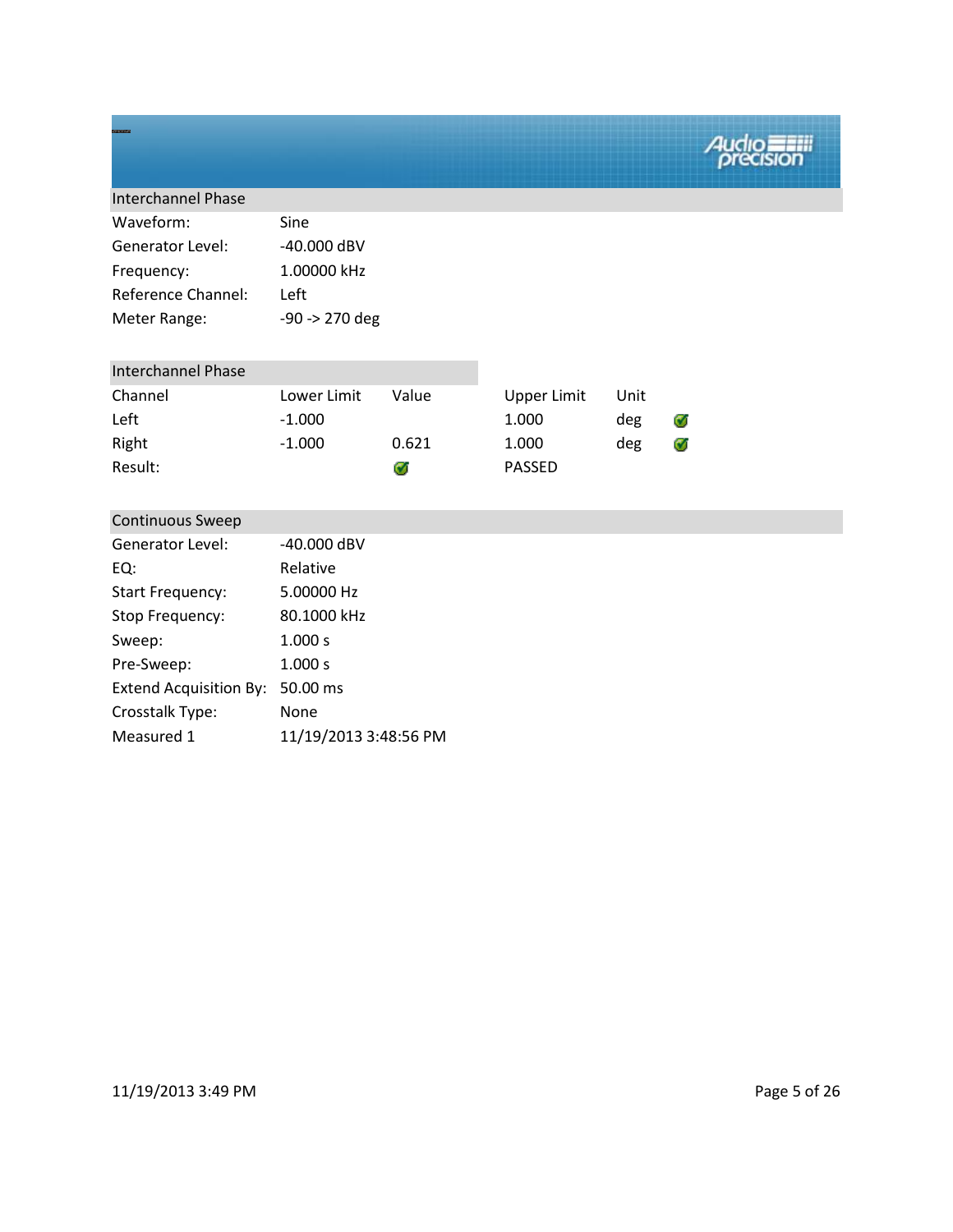

### 11/19/2013 3:49 PM Page 6 of 26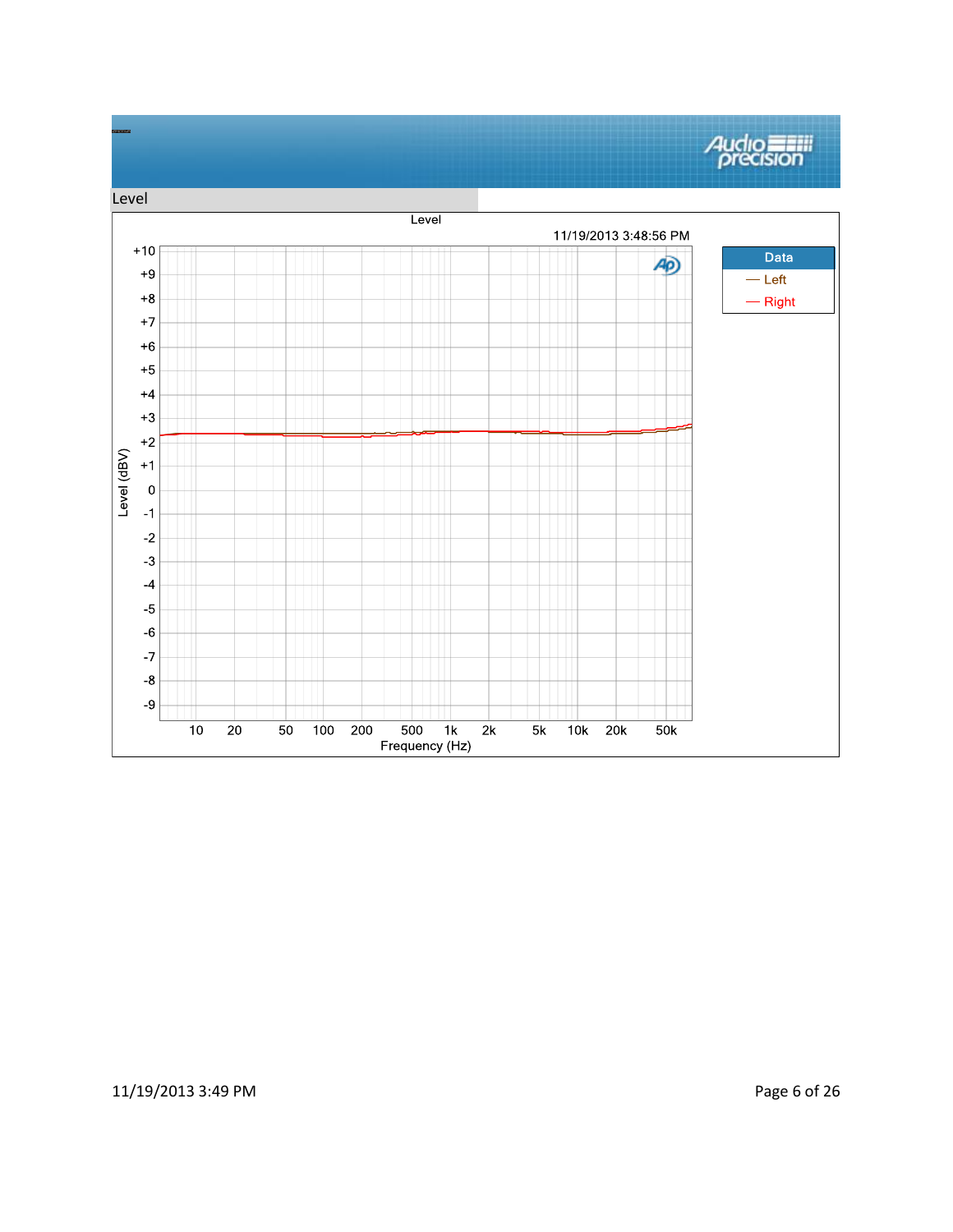#### Audio THD Ratio**THD Ratio** 11/19/2013 3:48:56 PM  $0.05$ Data AD)  $-\mathsf{Left}$  $0.03\,$  $-$  Right  $0.02$  $0.01$  $0.005$ THD Ratio (%) 0.003  $0.002$  $0.001$ 0.0005 0.0003  $0.0002\frac{1}{5}$  $\overline{10}$  $\overline{20}$  $100$  200  $\overline{500}$  $\overline{2k}$  $\overline{5k}$  $10k$  20 $k$ 50  $1k$  $50k$ Frequency (Hz)

## 11/19/2013 3:49 PM Page 7 of 26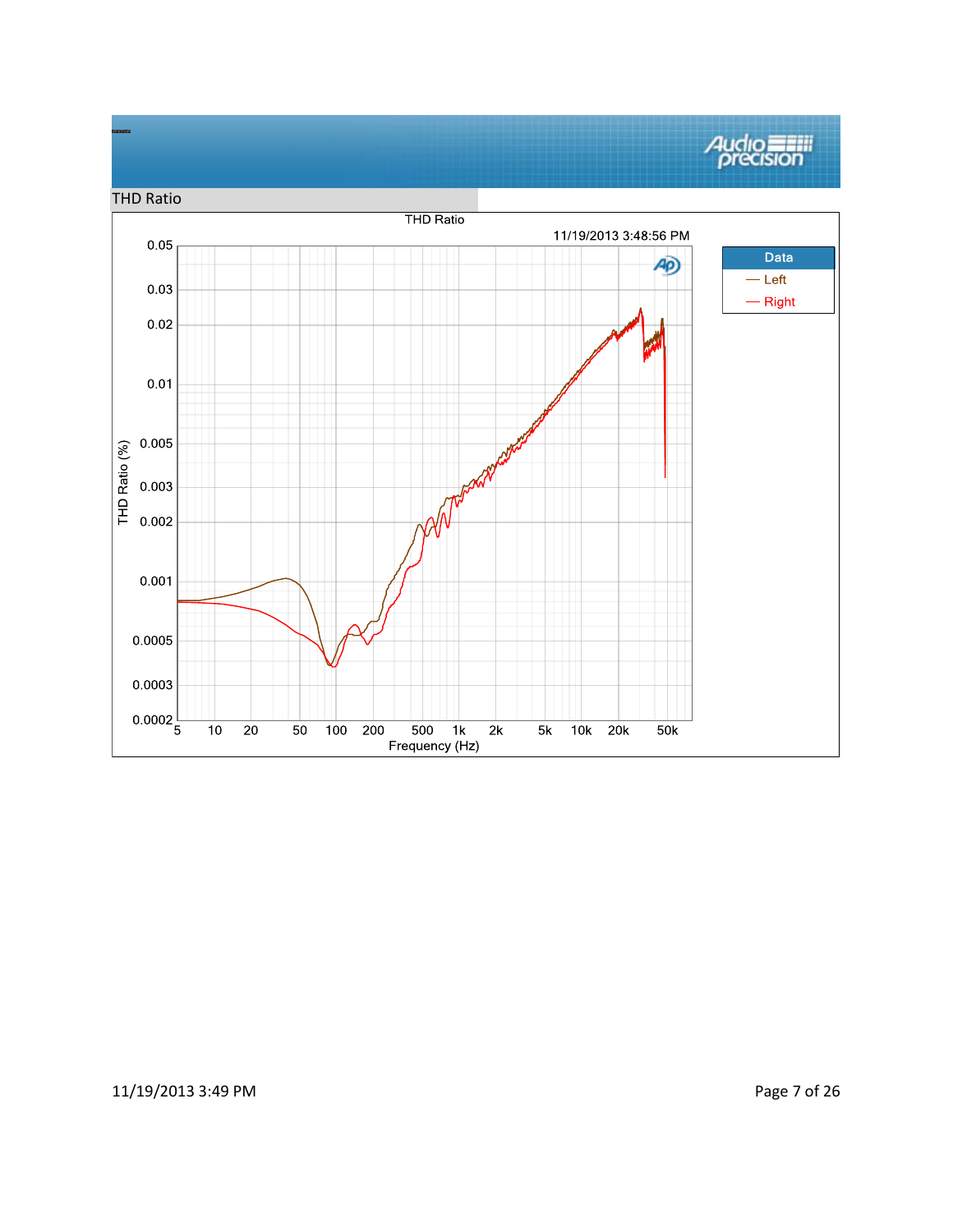

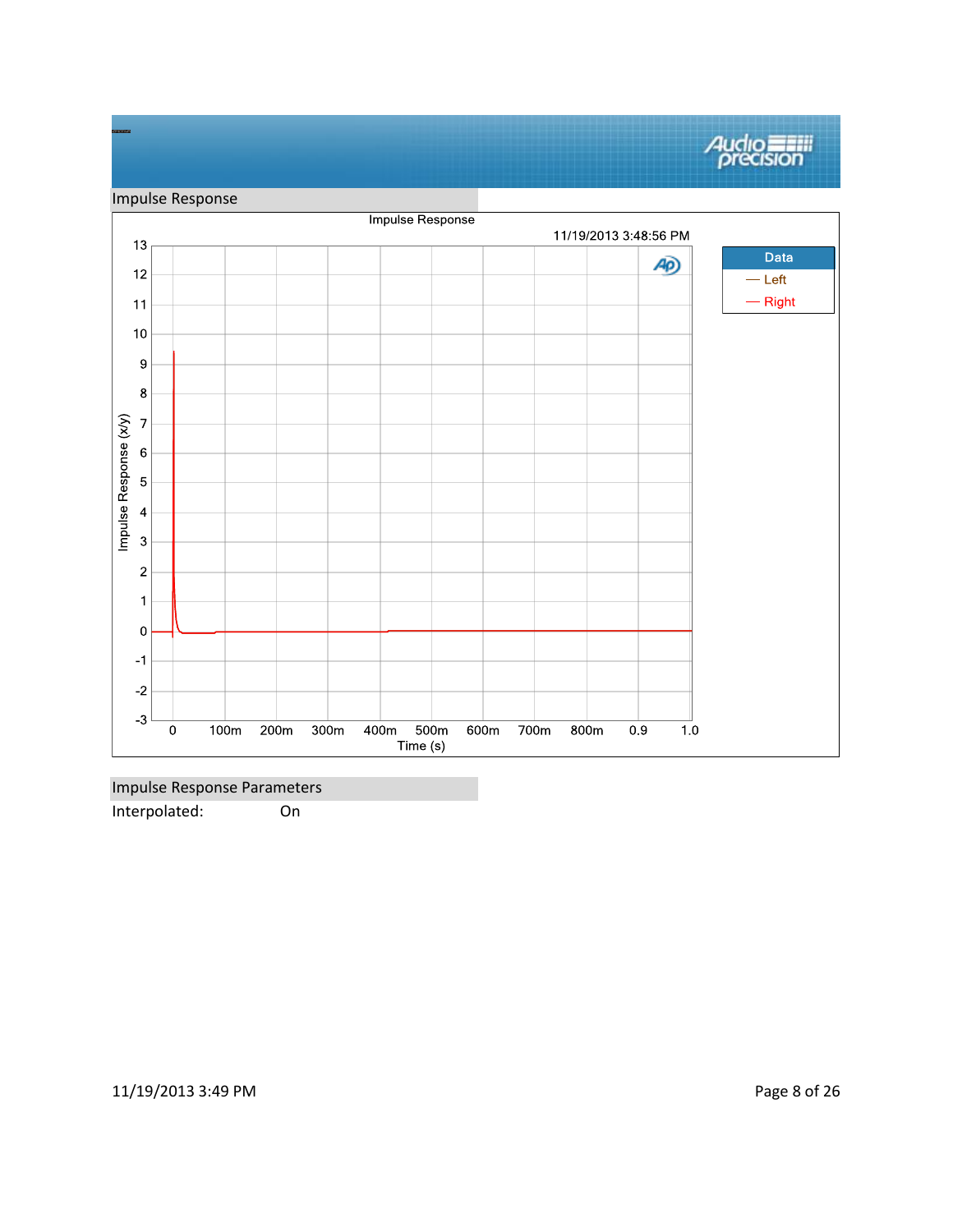| Signal Analyzer          |                       |
|--------------------------|-----------------------|
| Waveform:                | Sine                  |
| Generator Level:         | $-40.000$ dBV         |
| Frequency:               | 1.00000 kHz           |
| Measured 1               | 11/19/2013 3:48:57 PM |
| <b>Acquisition Type:</b> | Auto                  |
| FFT Length:              | 16K                   |
| Averaging:               | Power                 |
| Averages:                | 1                     |
| Trigger:                 | Free Run              |
| Window:                  | AP-Equiripple         |
| Delay Time:              | 250.0 ms              |
| Max Input Bandwidth:     | Use Signal Path       |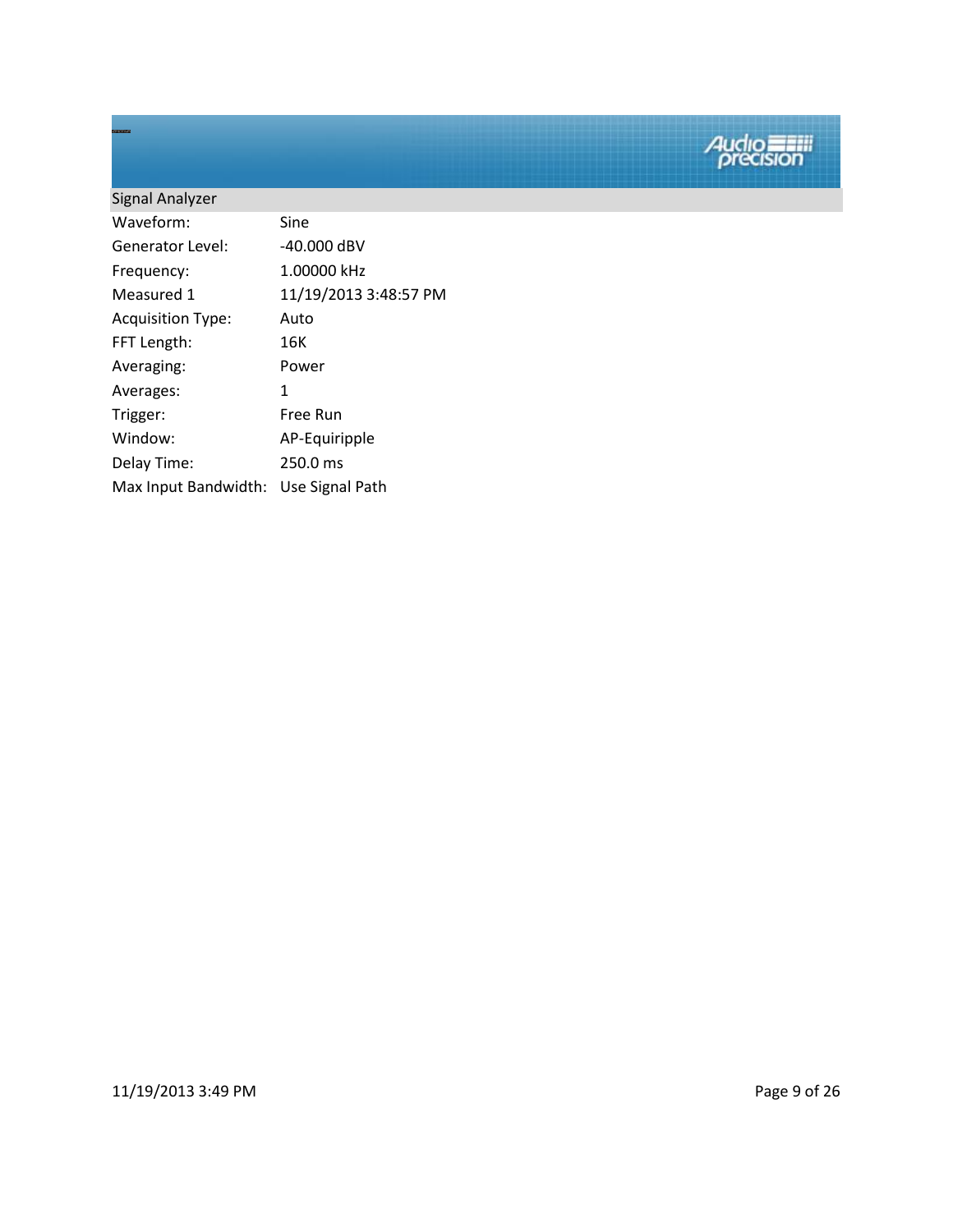# **Audio**<br>*precision*



## 11/19/2013 3:49 PM Page 10 of 26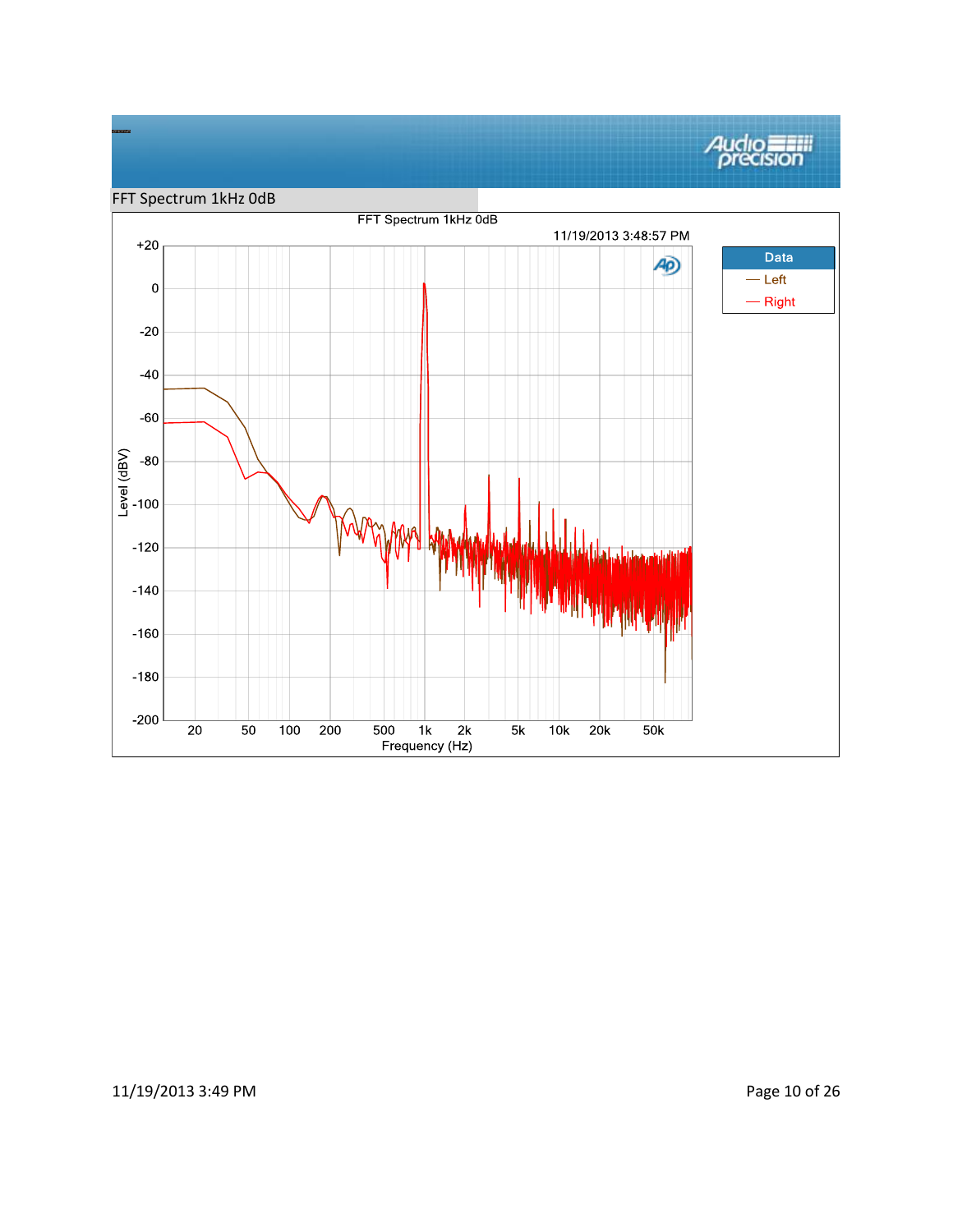| Signal Analyzer          |                       |
|--------------------------|-----------------------|
| Waveform:                | Sine                  |
| Generator Level:         | $-60.000$ dBV         |
| Frequency:               | 50.0000 Hz            |
| Measured 1               | 11/19/2013 3:49:04 PM |
| <b>Acquisition Type:</b> | Auto                  |
| FFT Length:              | 128K                  |
| Averaging:               | Power                 |
| Averages:                | 8                     |
| Trigger:                 | Free Run              |
| Window:                  | AP-Equiripple         |
| Delay Time:              | 250.0 ms              |
| Max Input Bandwidth:     | Use Signal Path       |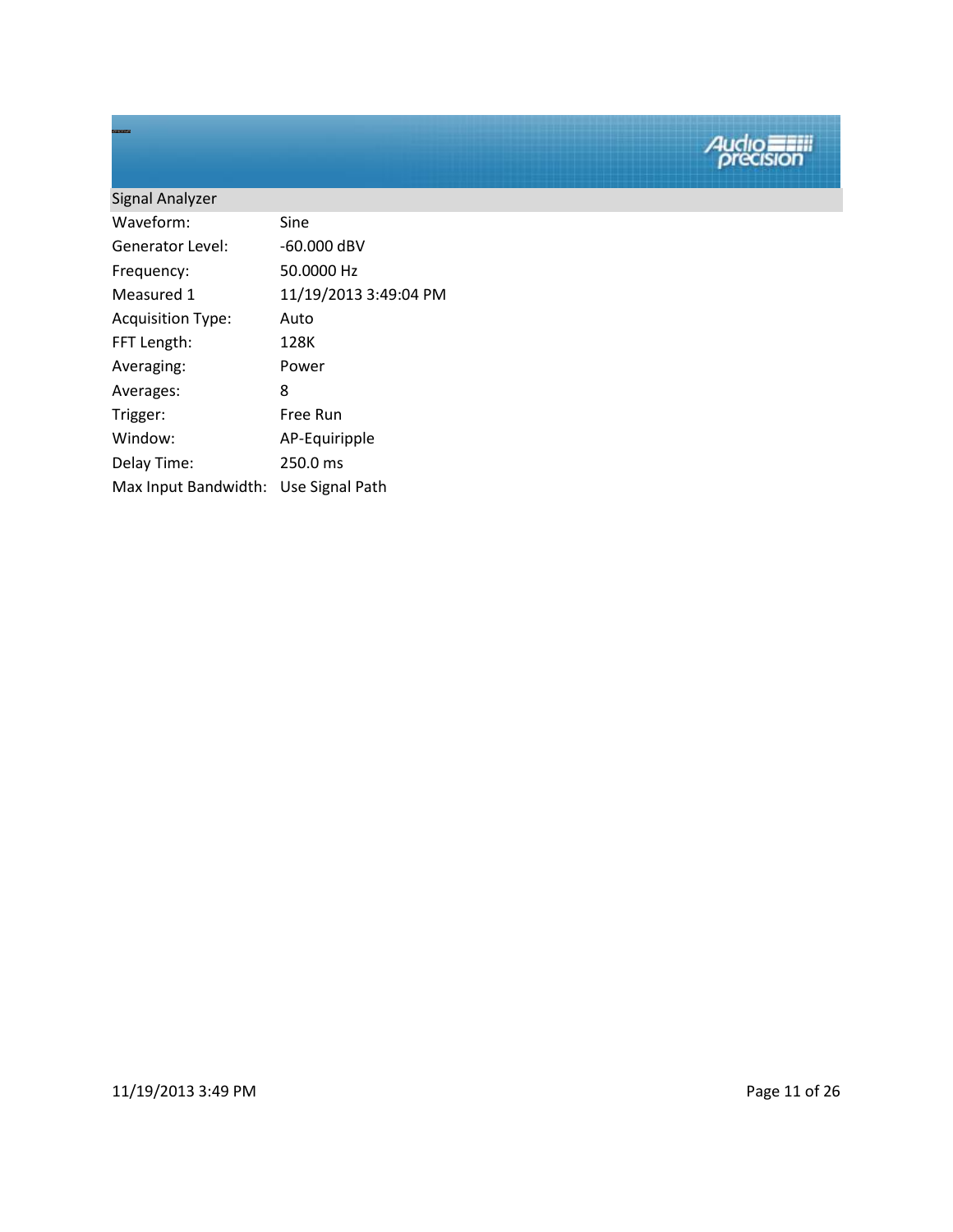

### 11/19/2013 3:49 PM Page 12 of 26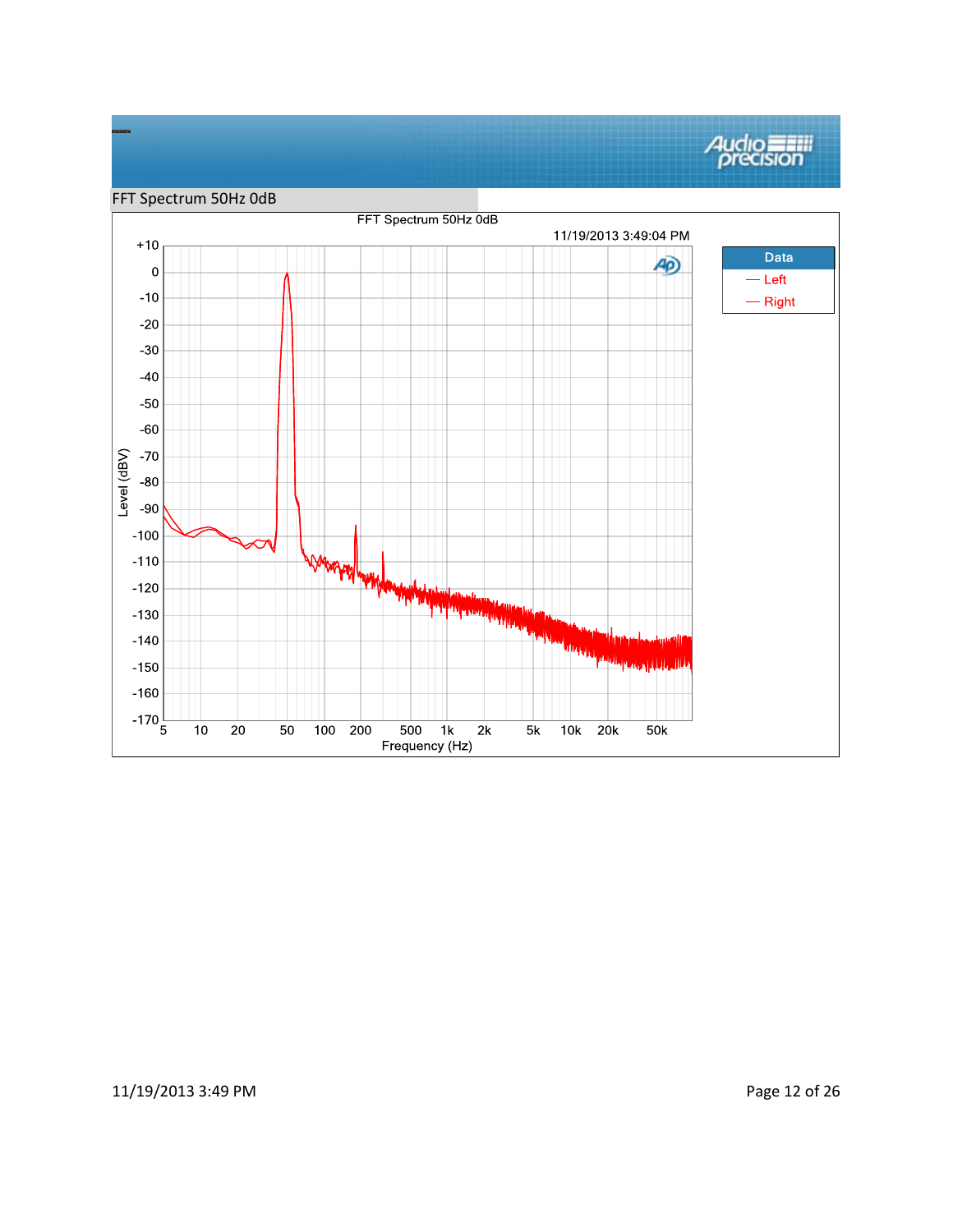| Input Overload           |                           |
|--------------------------|---------------------------|
| Waveform:                | Sine                      |
| Generator Level:         | $100.0$ mVrms             |
| Frequency:               | 1.00000 kHz               |
| Start Level:             | -40.000 dBV               |
| Stop Level:              | -20.000 dBV               |
| Number of Points:        | 16                        |
| Step Increment:          | 1.333 dBV                 |
| <b>Weighting Filter:</b> | A-wt.                     |
| Filter Tune Mode:        | <b>Measured Frequency</b> |
| Measured 1               | 11/19/2013 3:49:07 PM     |
|                          |                           |

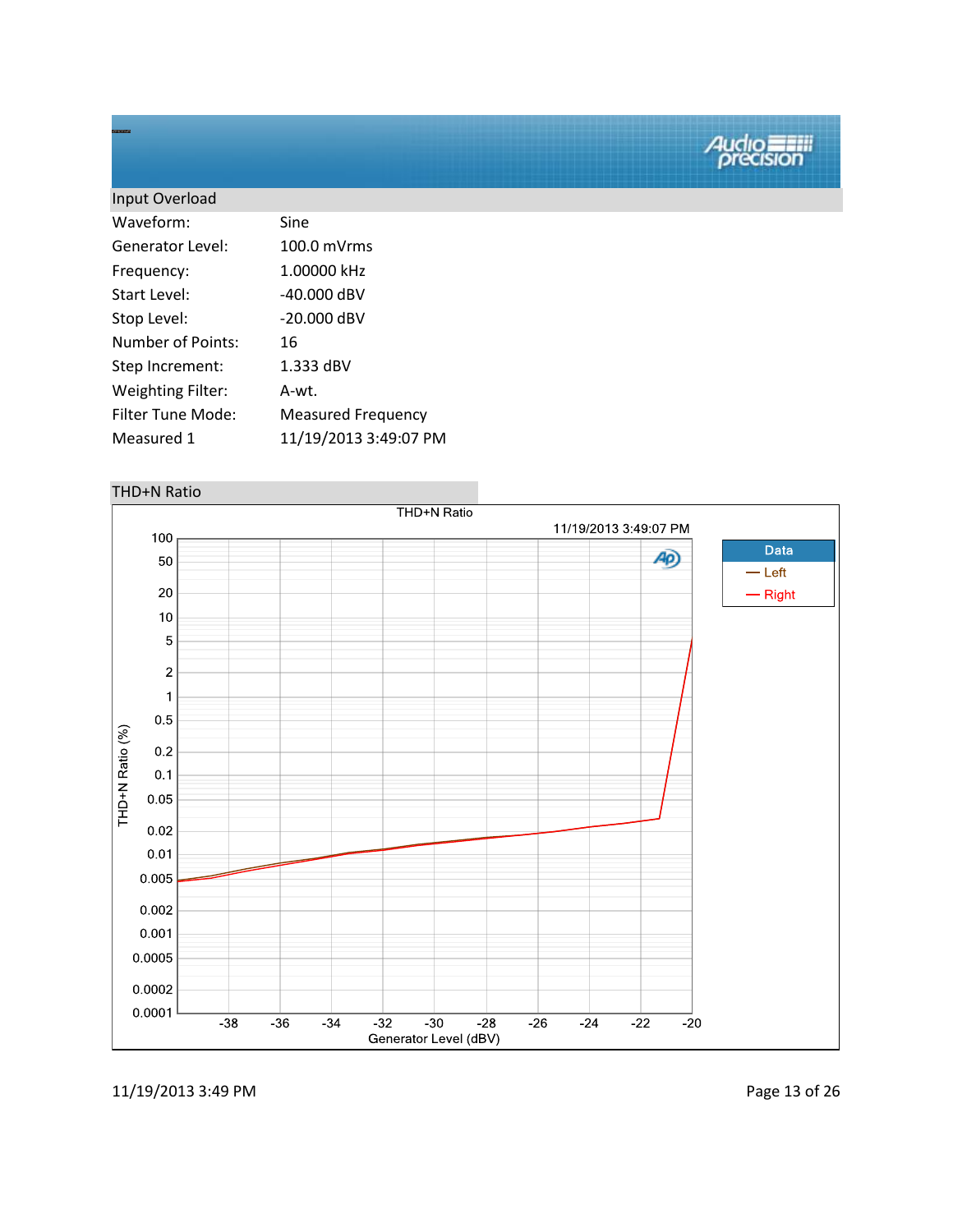## MC Phono In Balanced Out : Setup

| Analog Unbalanced        |
|--------------------------|
| $\mathcal{P}$            |
| 50 Ohm                   |
| <b>Analog Unbalanced</b> |
| $\mathcal{P}$            |
| 100 kOhm                 |
| AC                       |
| 90 kHz                   |
| 0.000 s                  |
|                          |

### MC Phono In Balanced Out : Reference Levels

| dBr G:                  | $0.000$ dBV  |
|-------------------------|--------------|
| dBm (Output Power):     | 600.0 Ohm    |
| W(watts) (Output        | 8.000 Ohm    |
| Power):                 |              |
| <b>Shared Frequency</b> | 1.00000 kHz  |
| Reference:              |              |
| dBrA:                   | 1.000 Vrms   |
| dBrB:                   | 1.000 Vrms   |
| dBrA Offset:            | $0.000$ dB   |
| dBrB Offset:            | $0.000$ dB   |
| dBSPL1:                 | 10.00 mVrms  |
| dBSPL2:                 | 10.00 mVrms  |
| dBSPL1 Calibrator       | 94.000 dBSPL |
| Level:                  |              |
| dBSPL2 Calibrator       | 94.000 dBSPL |
| Level:                  |              |
| dBm (Input Power):      | 600.0 Ohm    |
| W(watts) (Input         | 8.000 Ohm    |
| Power):                 |              |

11/19/2013 3:49 PM Page 14 of 26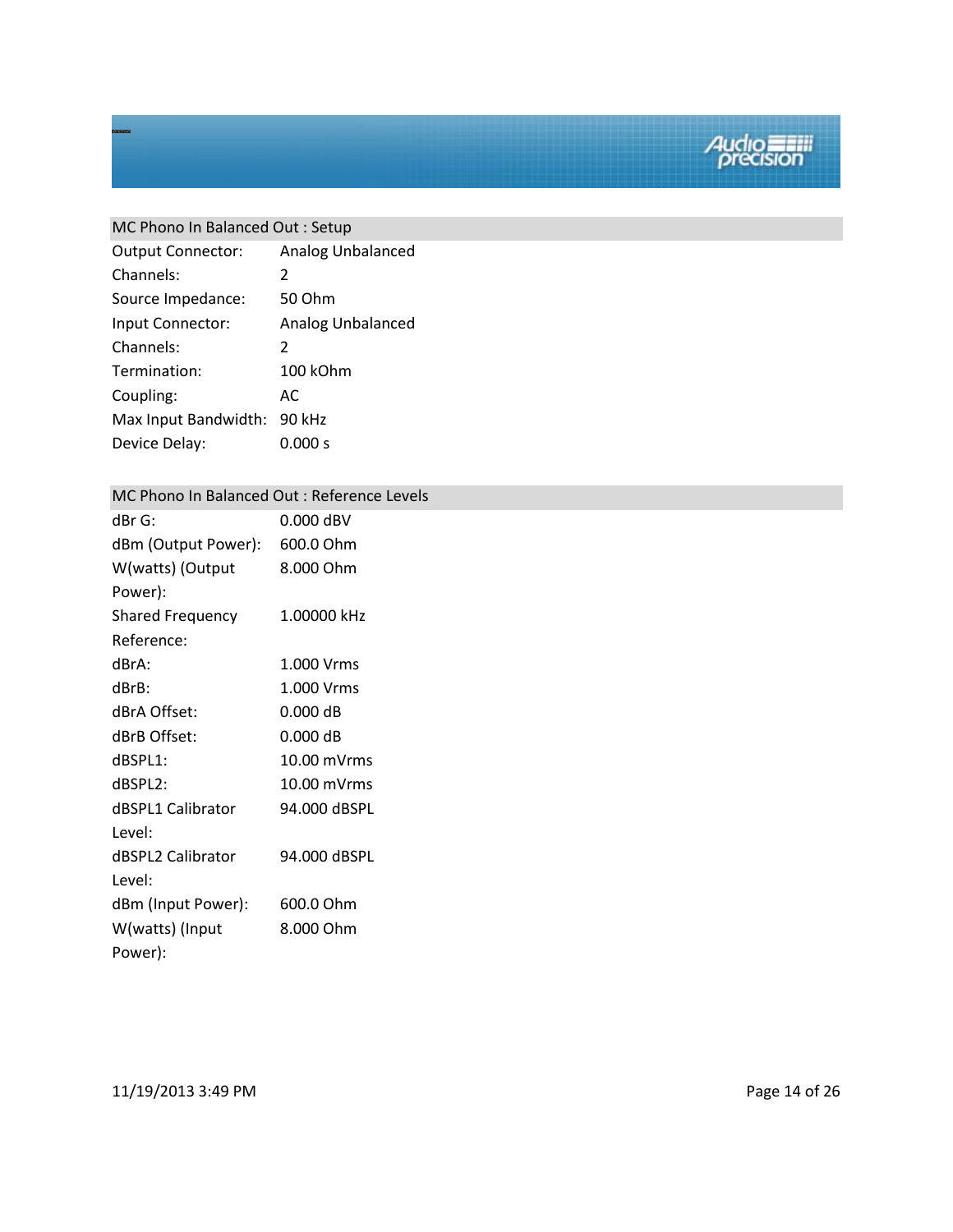| Level and Gain           |                           |           |                    |      |   |
|--------------------------|---------------------------|-----------|--------------------|------|---|
| Waveform:                | Sine                      |           |                    |      |   |
| Generator Level:         | -48.000 dBV               |           |                    |      |   |
| Frequency:               | 10.0000 kHz               |           |                    |      |   |
| Crosstalk                |                           |           |                    |      |   |
| Channel                  | Lower Limit               | Value     | <b>Upper Limit</b> | Unit |   |
| Left                     |                           | $-65.583$ | $-55.000$          | dBV  | Ø |
| Right                    |                           | $-0.209$  |                    | dBV  | Ø |
| Result:                  |                           | Ø         | <b>PASSED</b>      |      |   |
|                          |                           |           |                    |      |   |
| THD+N                    |                           |           |                    |      |   |
| Waveform:                | Sine                      |           |                    |      |   |
| <b>Generator Level:</b>  | $-60.000$ dBV             |           |                    |      |   |
| Frequency:               | 1.00000 kHz               |           |                    |      |   |
| <b>Weighting Filter:</b> | A-wt.                     |           |                    |      |   |
| Filter Tune Mode:        | <b>Measured Frequency</b> |           |                    |      |   |
| <b>THD Ratio</b>         |                           |           |                    |      |   |
| Channel                  | Lower Limit               | Value     | <b>Upper Limit</b> | Unit |   |
| Left                     |                           | 0.005426  | 0.010000           | $\%$ | Ø |
| Right                    |                           | 0.004400  | 0.010000           | $\%$ | Ø |
| Result:                  |                           | Ø         | PASSED             |      |   |
| IMD (SMPTE)              |                           |           |                    |      |   |
| IMD Type:                | <b>SMPTE</b>              |           |                    |      |   |
| Waveform:                | <b>IMD</b>                |           |                    |      |   |
| Generator Level:         | -70.000 dBV               |           |                    |      |   |
| Frequency 1:             | 60.0000 Hz                |           |                    |      |   |
| Frequency 2:             | 7.00000 kHz               |           |                    |      |   |
| Frequency Ratio:         | 4:1                       |           |                    |      |   |
| IMD Split:               | False                     |           |                    |      |   |

11/19/2013 3:49 PM Page 15 of 26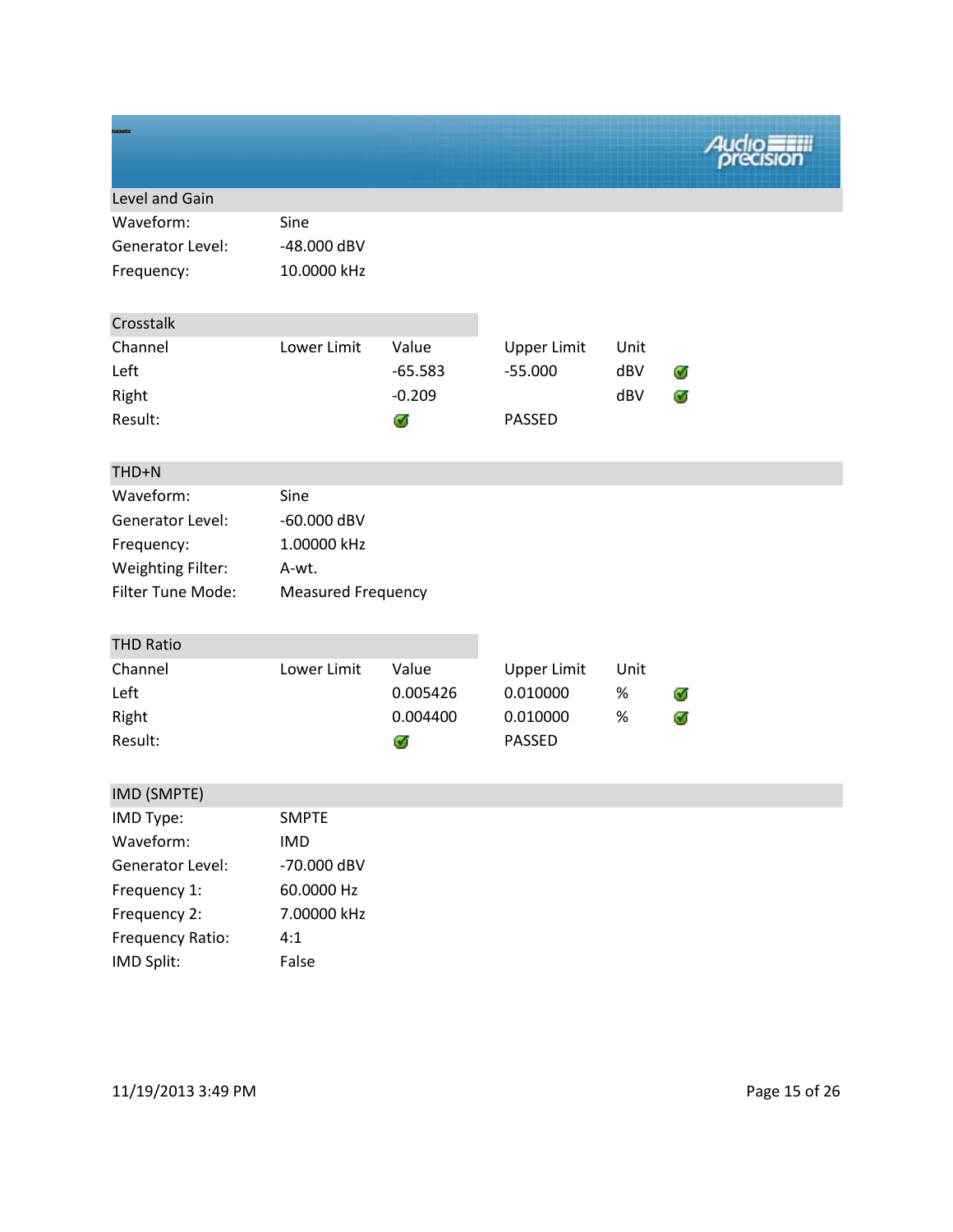|                                                 |               |          |                    |      | 4udio. |
|-------------------------------------------------|---------------|----------|--------------------|------|--------|
| <b>SMPTE Ratio</b>                              |               |          |                    |      |        |
| Channel                                         | Lower Limit   | Value    | <b>Upper Limit</b> | Unit |        |
| Left                                            |               | 0.107724 | 0.500000           | %    | Ø      |
| Right                                           |               | 0.105824 | 0.500000           | $\%$ | Ø      |
| Result:                                         |               | Ø        | <b>PASSED</b>      |      |        |
| Signal to Noise Ratio                           |               |          |                    |      |        |
| Waveform:                                       | Sine          |          |                    |      |        |
| Generator Level:                                | $-60.000$ dBV |          |                    |      |        |
| Frequency:                                      | 1.00000 kHz   |          |                    |      |        |
| <b>Weighting Filter:</b>                        | A-wt.         |          |                    |      |        |
| Signal to Noise Ratio                           |               |          |                    |      |        |
| Channel                                         | Lower Limit   | Value    | <b>Upper Limit</b> | Unit |        |
| Left                                            | 75.000        | 79.454   |                    | dB   | Ø      |
| Right                                           | 75.000        | 79.431   |                    | dB   | ø      |
| Result:                                         |               | Ø        | <b>PASSED</b>      |      |        |
| <b>Frequency Response</b>                       |               |          |                    |      |        |
| Generator Level:                                | $-60.000$ dBV |          |                    |      |        |
| EQ:                                             | Relative      |          |                    |      |        |
| <b>Start Frequency:</b>                         | 20.0000 Hz    |          |                    |      |        |
| Stop Frequency:                                 | 20.0000 kHz   |          |                    |      |        |
| Sweep:                                          | 1.000 s       |          |                    |      |        |
| Pre-Sweep:                                      | 1.000 s       |          |                    |      |        |
| Extend Acquisition By: 50.00 ms                 |               |          |                    |      |        |
| Deviation (20.0000 Hz - 20.0000 kHz)            |               |          |                    |      |        |
| Channel                                         | Lower Limit   | Value    | <b>Upper Limit</b> | Unit |        |
| Left                                            |               | ±0.238   | ±0.500             | dB   | Ø      |
| Right                                           |               | ±0.167   | ±0.500             | dB   | Ø      |
| Result:                                         |               | Ø        | PASSED             |      |        |
| Deviation (20.0000 Hz - 20.0000 kHz) Parameters |               |          |                    |      |        |
| Min:                                            | 20.0000 Hz    |          |                    |      |        |
| Max:                                            | 20.0000 kHz   |          |                    |      |        |

11/19/2013 3:49 PM Page 16 of 26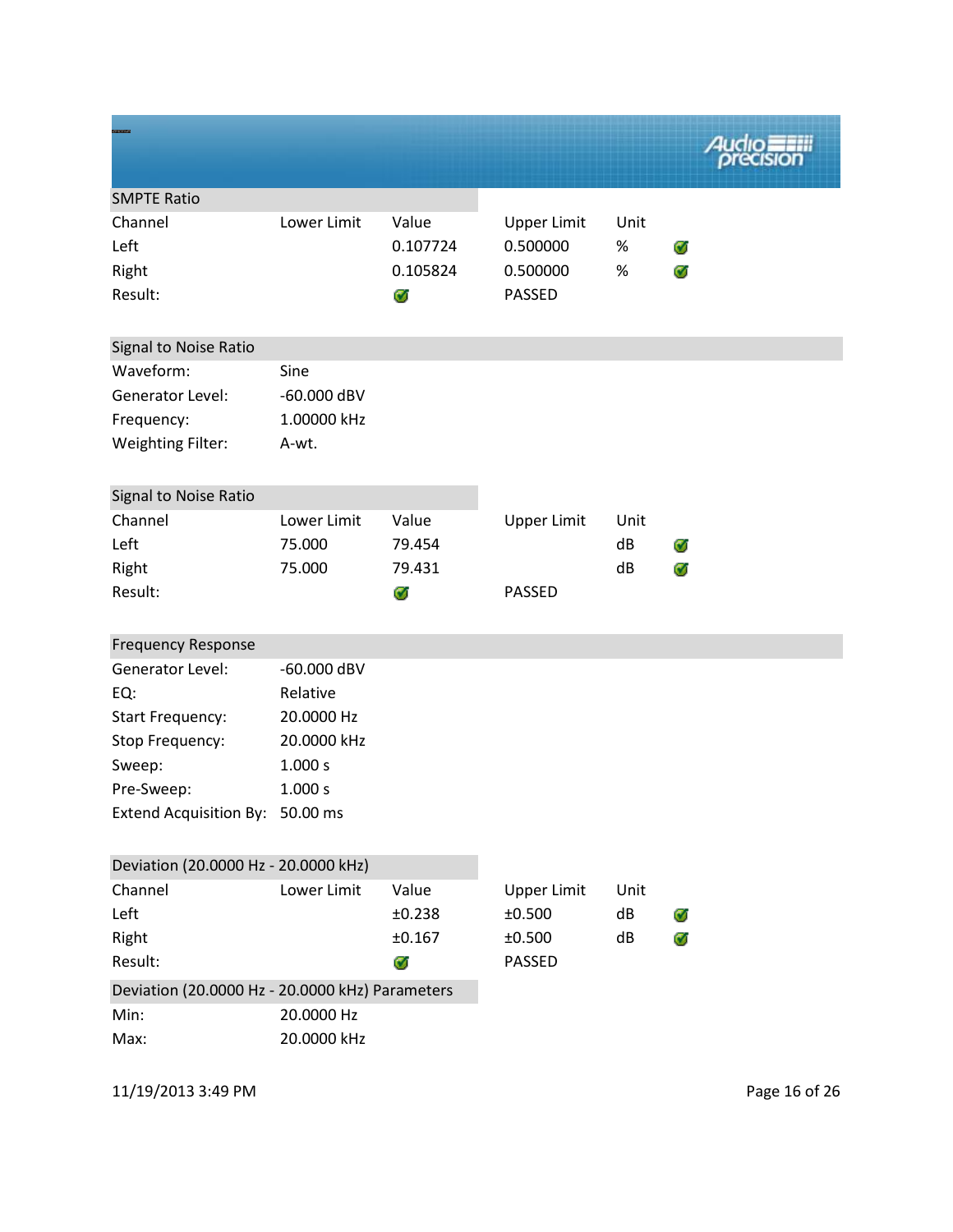| Sine           |
|----------------|
| $-40.000$ dBV  |
| 1.00000 kHz    |
| Left           |
| -90 -> 270 deg |
|                |

| <b>Interchannel Phase</b> |             |       |               |      |    |
|---------------------------|-------------|-------|---------------|------|----|
| Channel                   | Lower Limit | Value | Upper Limit   | Unit |    |
| Left                      | $-1.000$    |       | 1.000         | deg  | C. |
| Right                     | $-1.000$    | 0.615 | 1.000         | deg  |    |
| Result:                   |             |       | <b>PASSED</b> |      |    |

| <b>Continuous Sweep</b>       |                       |
|-------------------------------|-----------------------|
| Generator Level:              | $-60.000$ dBV         |
| EQ:                           | Relative              |
| <b>Start Frequency:</b>       | 5.00000 Hz            |
| Stop Frequency:               | 80.1000 kHz           |
| Sweep:                        | 1.000 s               |
| Pre-Sweep:                    | 1.000 s               |
| <b>Extend Acquisition By:</b> | 50.00 ms              |
| Crosstalk Type:               | None                  |
| Measured 1                    | 11/19/2013 3:49:34 PM |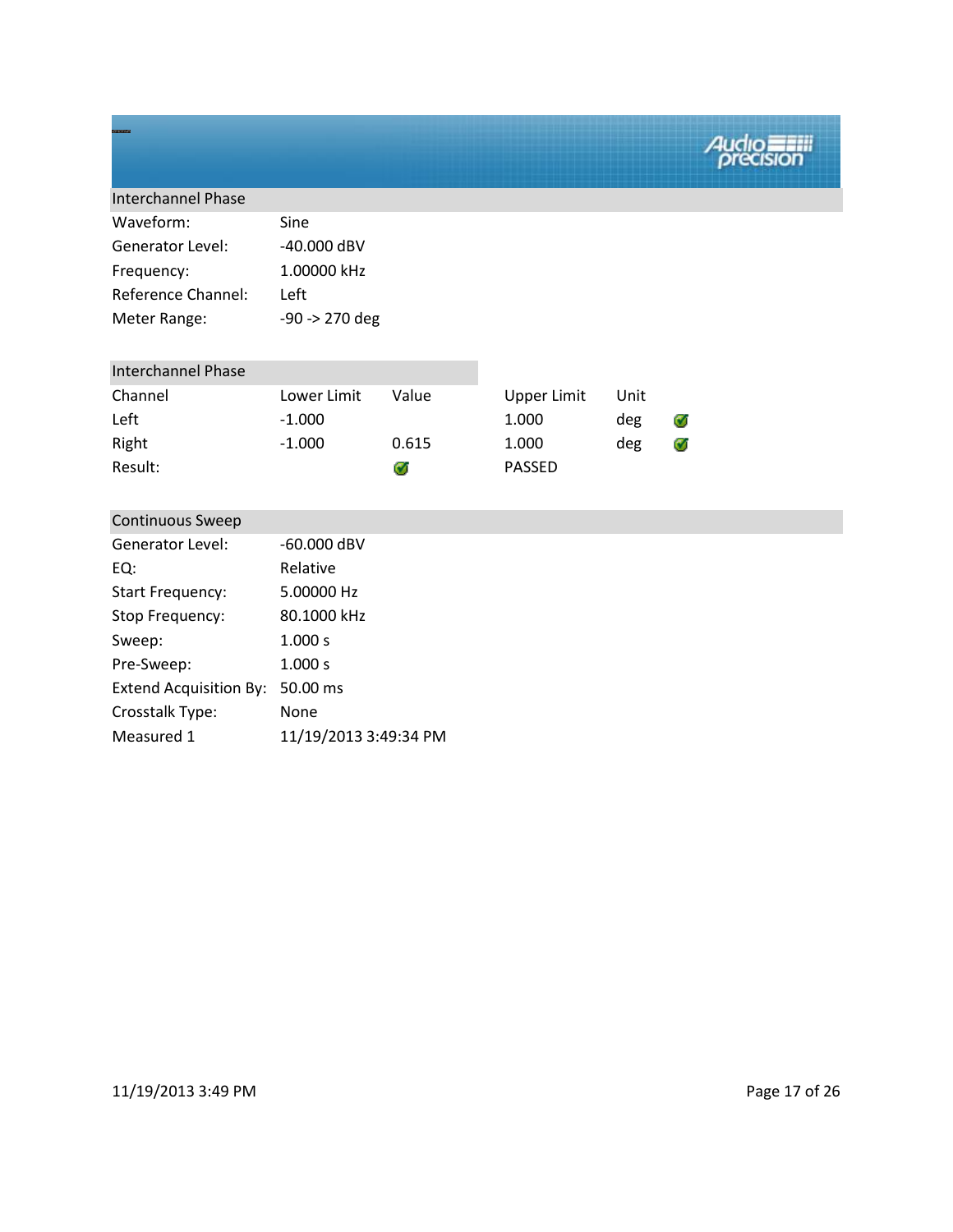

## 11/19/2013 3:49 PM Page 18 of 26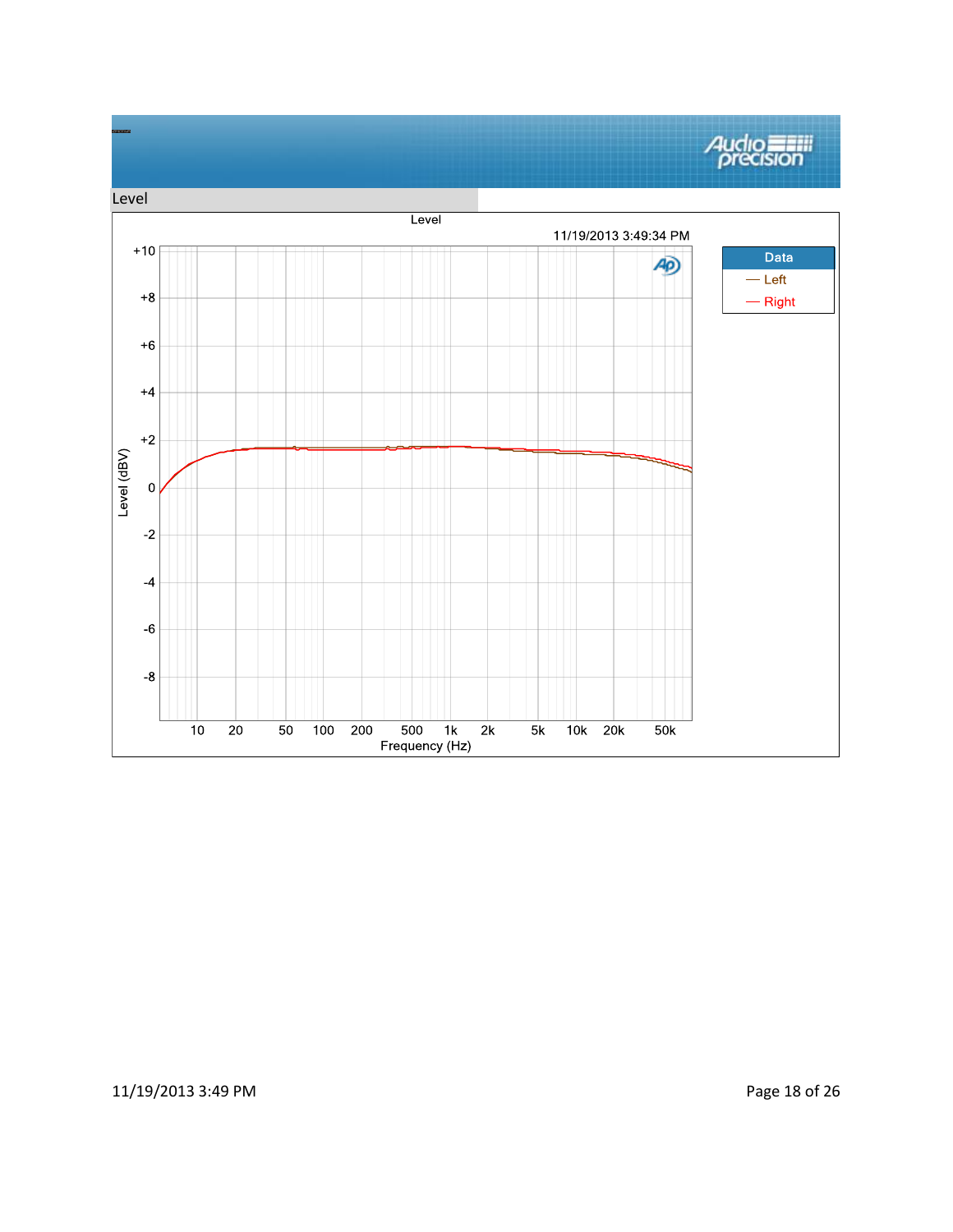#### **Audio**<br>*precision* THD Ratio**THD Ratio** 11/19/2013 3:49:34 PM  $0.1$ Data 4O)  $-\mathsf{Left}$  $0.05\,$  $-$  Right  $0.03$  $0.02\,$  $0.01$ THD Ratio (%) MM Arrangement  $0.005$ 0.003  $0.002$ 0.001  $0.0005$ 0.0003  $0.0002\frac{1}{5}$  $\overline{10}$  $\overline{20}$  $\overline{50}$  $100$  200  $\overline{500}$  $\overline{2k}$  $\overline{5k}$  $10k$  20 $k$  $1k$  $50k$ Frequency (Hz)

### 11/19/2013 3:49 PM Page 19 of 26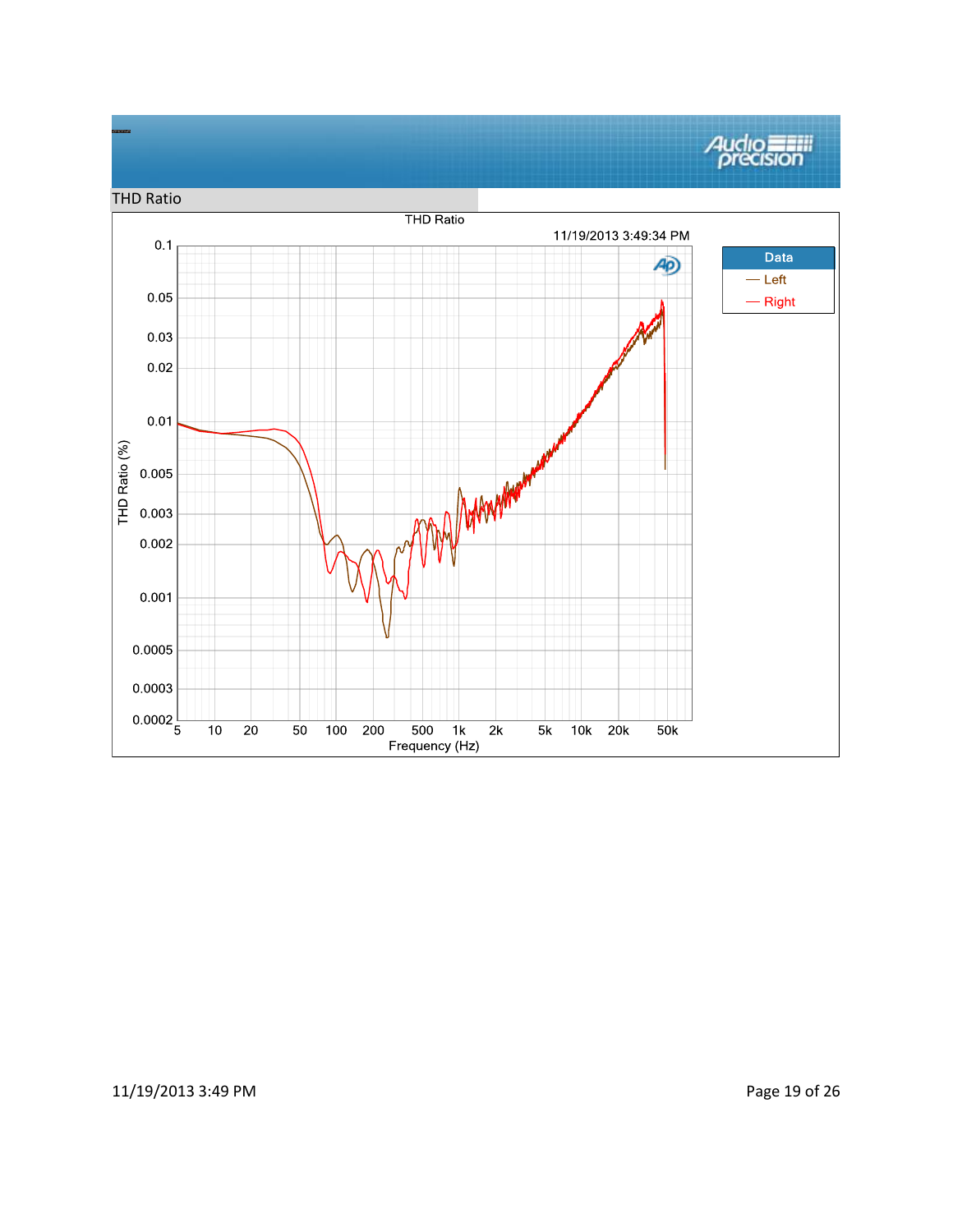#### **Audio**<br>*Precision* Impulse Response Impulse Response 11/19/2013 3:49:34 PM 110 Data A<sub>D</sub> 100  $-\mathsf{Left}$  $-$  Right 90  $80\,$  $70\,$ 60 Impulse Response (x/y) 50 40 30  $20$  $10$  $\pmb{0}$  $-10$  $-20$  $-30$  $\overline{\overline{0}}$  $100m$  $200m$  $300m$ 400m 500m  $600m$  $700m$  $800m$  $0.9$  $1.0$ Time (s)

Impulse Response Parameters Interpolated: On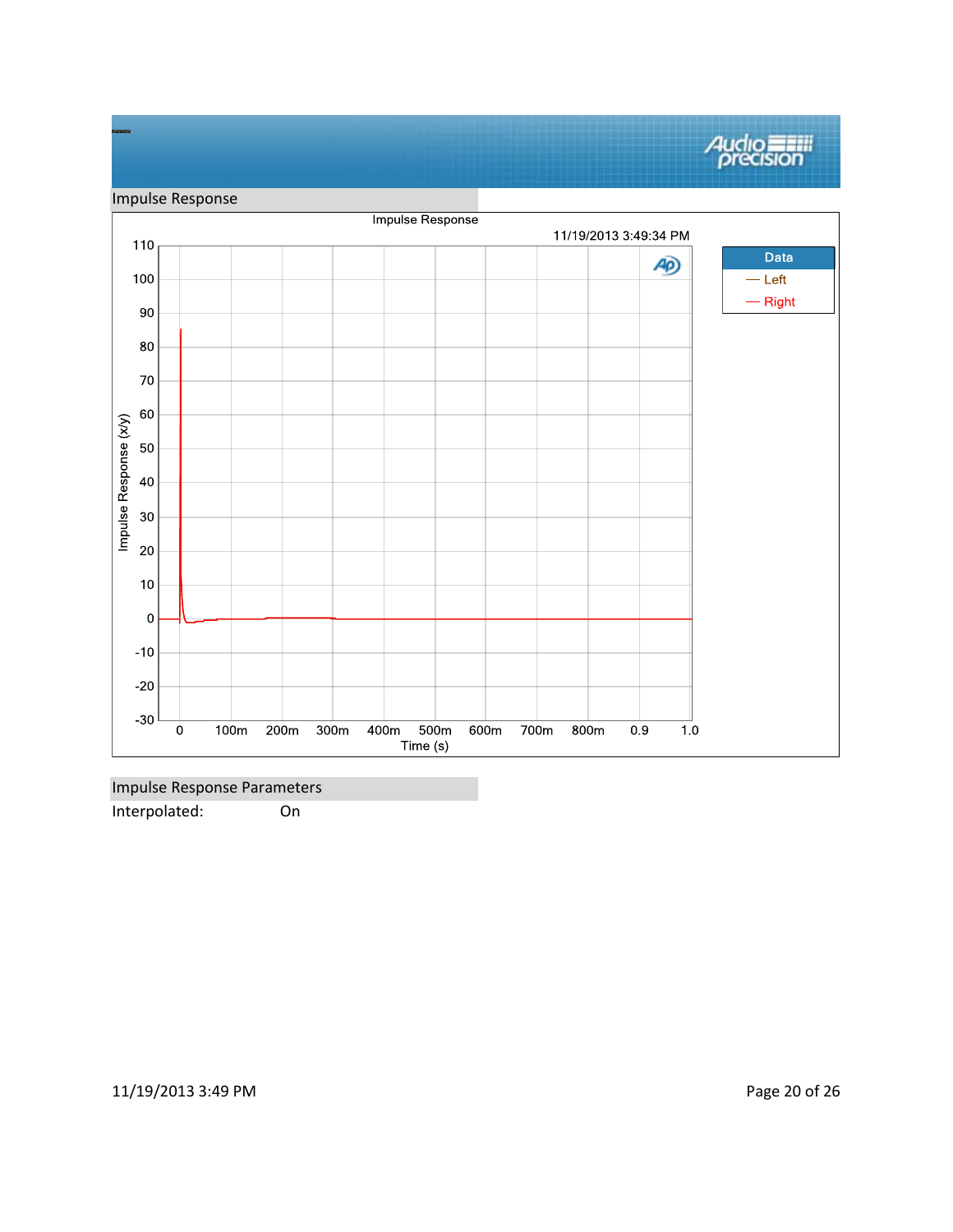| Signal Analyzer          |                       |
|--------------------------|-----------------------|
| Waveform:                | Sine                  |
| Generator Level:         | $-60.000$ dBV         |
| Frequency:               | 1.00000 kHz           |
| Measured 1               | 11/19/2013 3:49:34 PM |
| <b>Acquisition Type:</b> | Auto                  |
| FFT Length:              | 16K                   |
| Averaging:               | Power                 |
| Averages:                | 1                     |
| Trigger:                 | Free Run              |
| Window:                  | AP-Equiripple         |
| Delay Time:              | 250.0 ms              |
| Max Input Bandwidth:     | Use Signal Path       |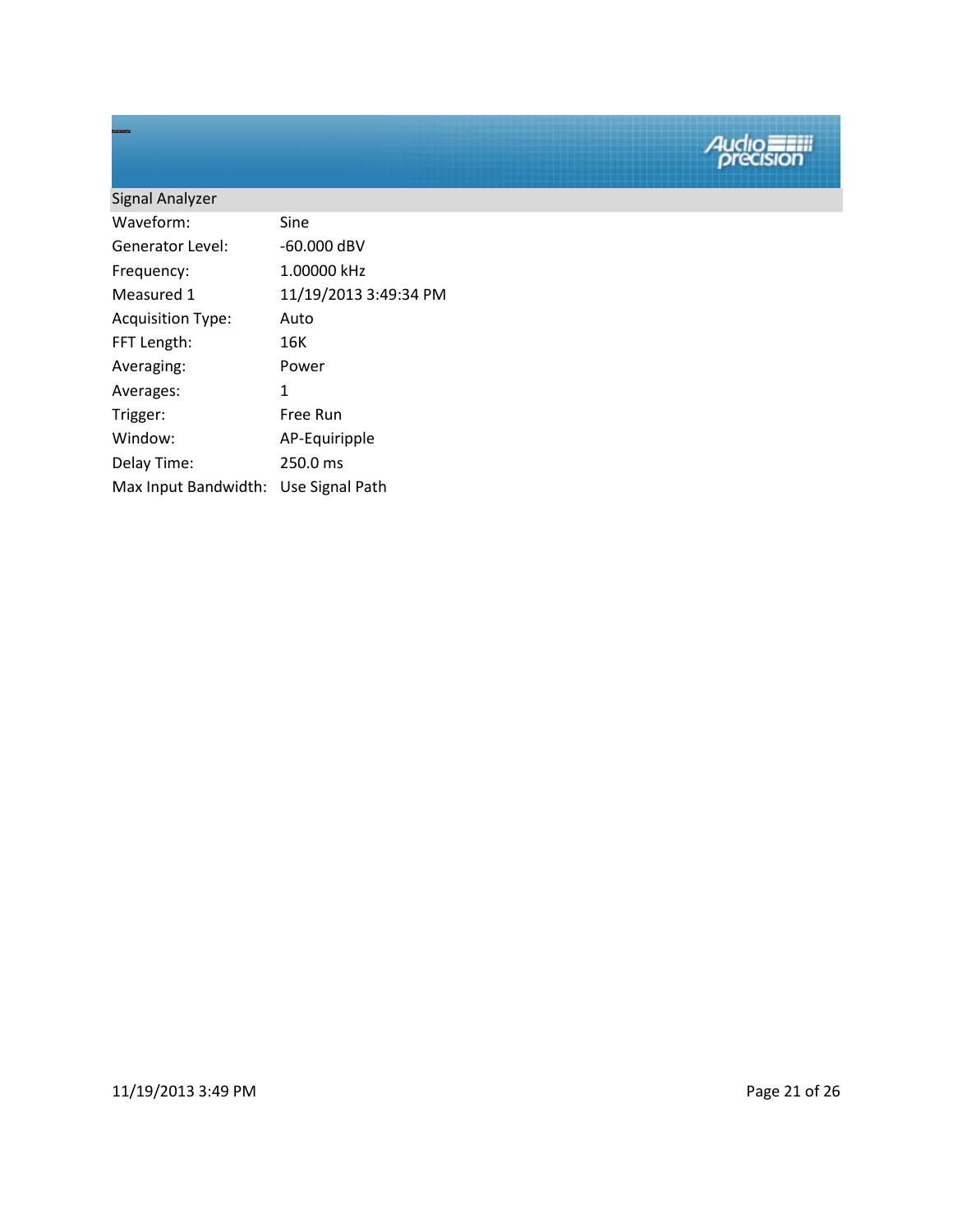# **Audio**<br>*precision*



### 11/19/2013 3:49 PM Page 22 of 26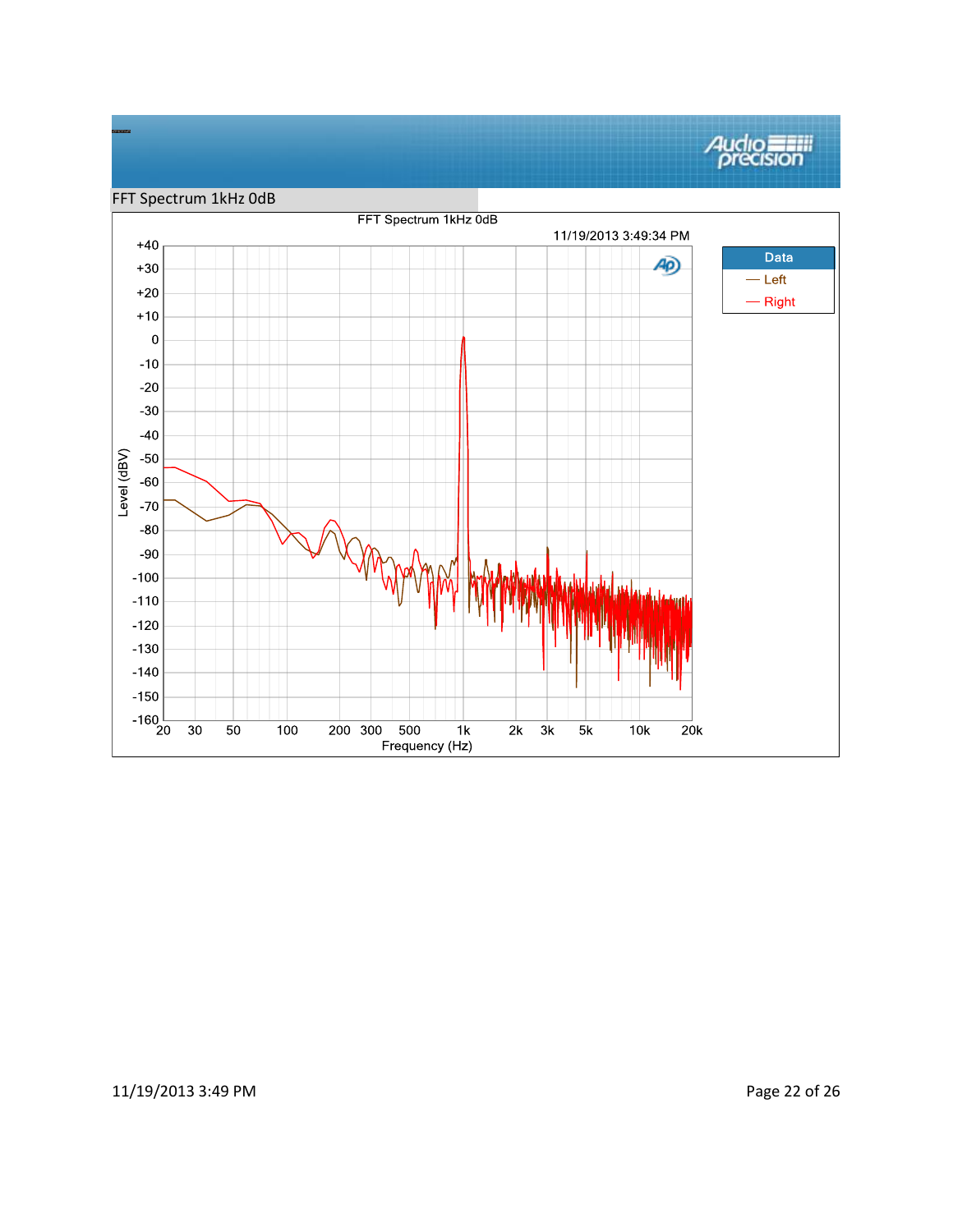# Signal Analyzer Waveform: Sine Generator Level: -80.000 dBV Frequency: 50.0000 Hz Measured 1 11/19/2013 3:49:41 PM Acquisition Type: Auto FFT Length: 128K Averaging: Power Averages: 8 Trigger: Free Run Window: AP-Equiripple Delay Time: 250.0 ms Max Input Bandwidth: Use Signal Path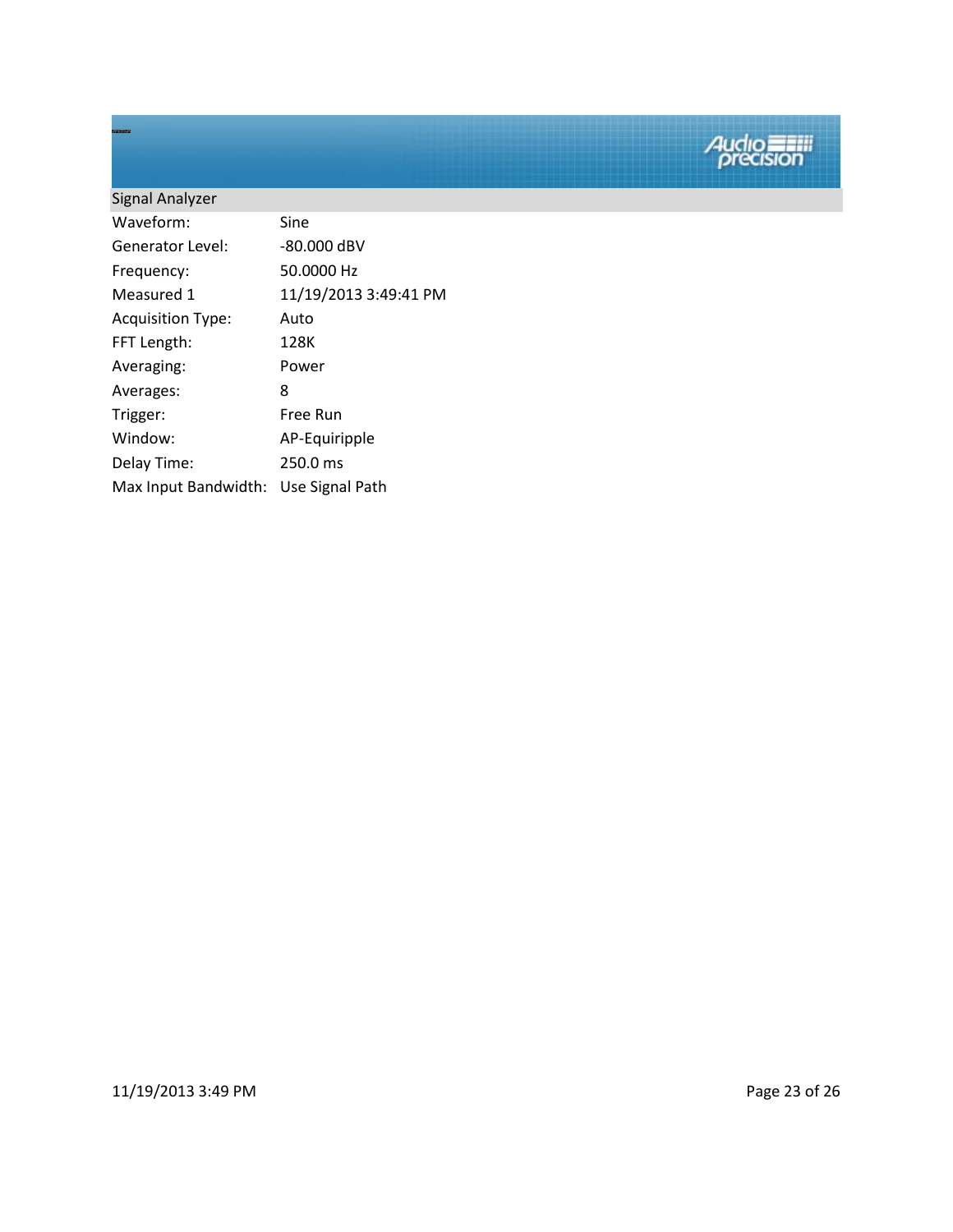

### 11/19/2013 3:49 PM Page 24 of 26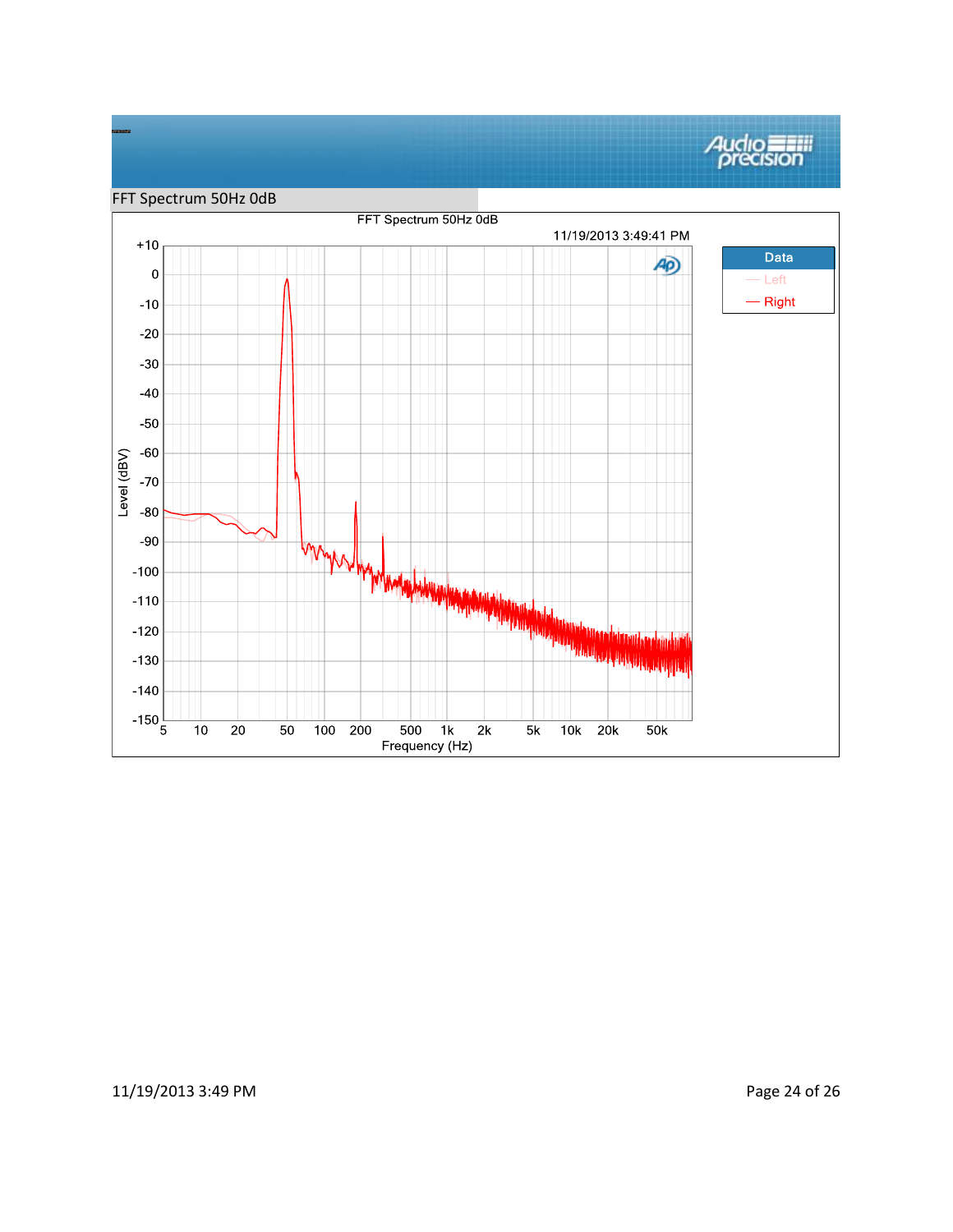| Input Overload    |                           |
|-------------------|---------------------------|
| Waveform:         | Sine                      |
| Generator Level:  | 100.0 mVrms               |
| Frequency:        | 1.00000 kHz               |
| Start Level:      | $-60.000$ dBV             |
| Stop Level:       | $-40.000$ dBV             |
| Number of Points: | 17                        |
| Step Increment:   | 1.250 dBV                 |
| Low-pass Filter:  | 20 kHz                    |
| High-pass Filter: | 20 Hz                     |
| Filter Tune Mode: | <b>Measured Frequency</b> |
| Measured 1        | 11/19/2013 3:49:57 PM     |